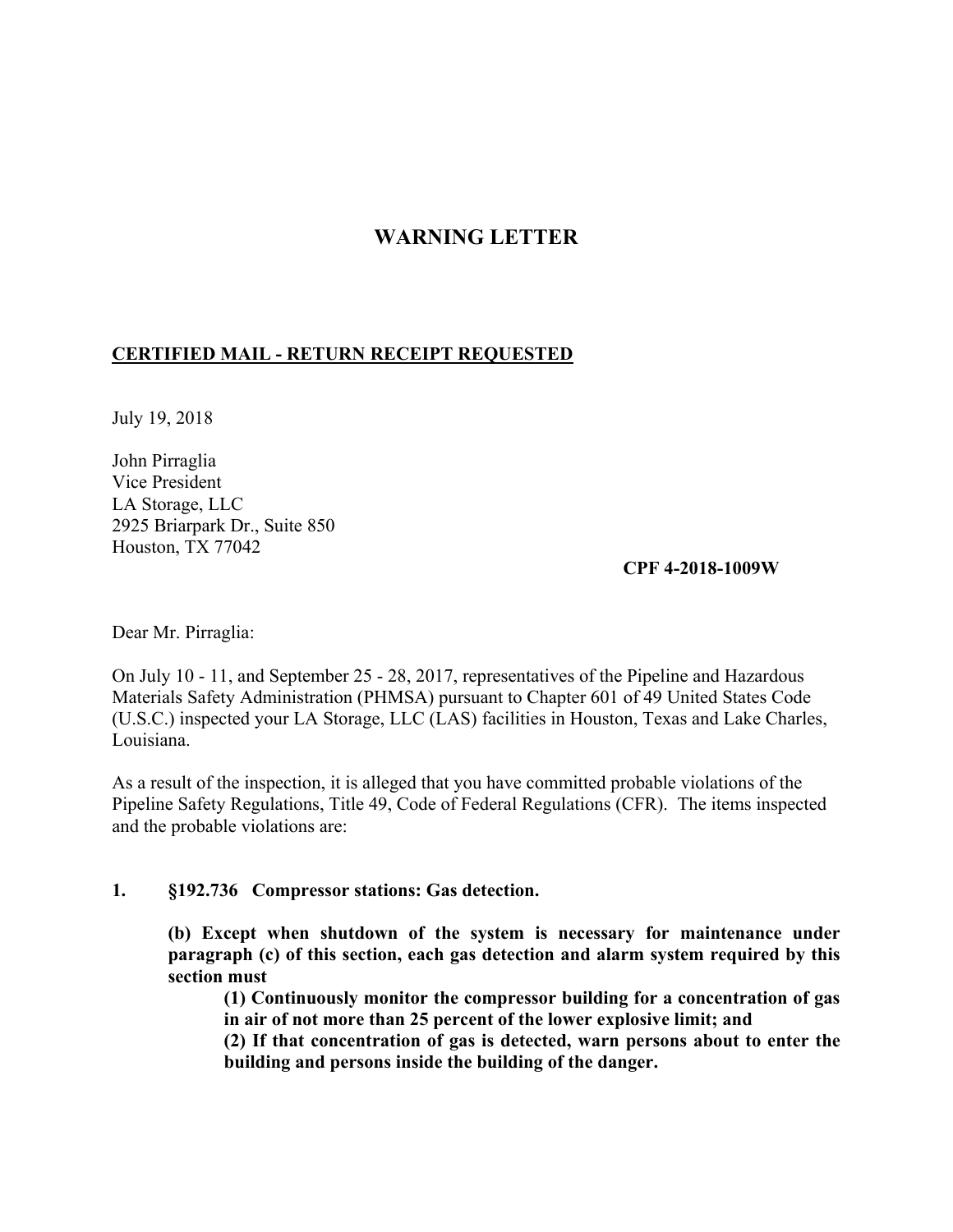LAS failed to provide adequate warning to persons entering compressor building from the southwest side. During the field inspection, PHMSA inspector observed LAS test the Ragley inside the compressor building. There are no audible alarms. LA Storage used calibrated gas to outside of the compressor building failed to illuminate to give indication of gas leak inside the Compressor Station gas detection for indication of gas at 5% LEL. The gas detection system has three visual alarms; one strobe light outside on the northeast corner of the compressor building, one strobe light outside on the southwest corner of the compressor building, and a strobe light test sensor S4000C 1500AA at 5% LEL. The sensor detected gas at 5% and gave indication to the control room as well as inside the compressor station. Additionally, the northeast strobe light outside of the compressor building illuminated as expected. However, the southwest strobe light compressor building.

On September 28, 2017 LAS repaired light, replaced bulb and provided record FORM OM500- 02 – Compressor Station Gas Detector Calibration/Repair Report which documents the repair actions and Work Order # #16003.

## **2. §192.605 Procedural manual for operations, maintenance, and emergencies**

**(b) Maintenance and normal operations. The manual required by paragraph (a) of this section must include procedures for the following, if applicable, to provide safety during maintenance and operations.** 

**(3) Making construction records, maps, and operating history available to appropriate operating personnel.** 

 LAS failed to document the correct MAOP on their maps, records, and control room console. At control room console for the LAS pipeline to be inaccurate. The records, maps, and console all listed a MAOP of 1284psi which is actually the MOP of LAS pipeline. The MAOP for LAS the time of inspection, the PHMSA inspector found the MAOP on LA Storage records, maps, and pipeline is 1460psi.

On October 2, 2017 LAS fixed maps, records, and screen shot of control room console with the correct MOP and MAOP for LAS pipeline.

#### **3. §192.465 External corrosion control: Monitoring.**

 **cathodic protection meets the requirements of §192.463. However, if tests at those transmission lines, not in excess of 100 feet (30 meters), or separately protected service (a) Each pipeline that is under cathodic protection must be tested at least once each calendar year, but with intervals not exceeding 15 months, to determine whether the intervals are impractical for separately protected short sections of mains or lines, these pipelines may be surveyed on a sampling basis. At least 10 percent of these protected structures, distributed over the entire system must be surveyed each calendar year, with a different 10 percent checked each subsequent year, so that the entire system is tested in each 10-year period.**